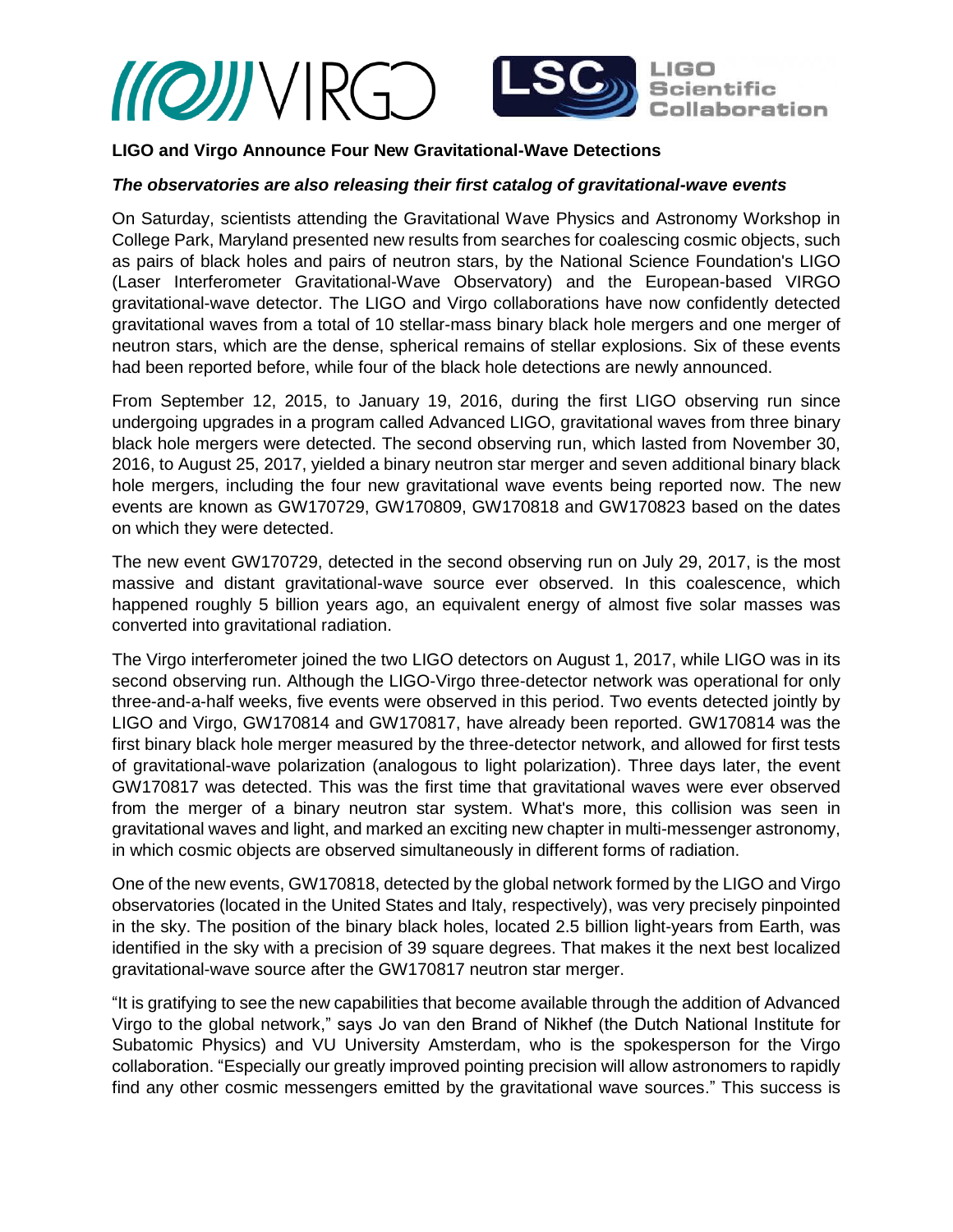



made possible by exploiting the pointing capability of the network, which uses the time delays of the signal arrival at the different sites and the so-called antenna patterns of the interferometers.

Caltech's Albert Lazzarini, Deputy Director of the LIGO Laboratory, says "The release of 4 additional binary black hole mergers further informs us of the nature of the population of these binary systems in the Universe and better constrains the event rate for this type of events." "The next observing run, starting in Spring 2019, should yield many more gravitational-wave candidates, and the science the community can accomplish will grow accordingly" says David Shoemaker, spokesperson for the LIGO Scientific Collaboration and senior research scientist in MIT's Kavli Institute for Astrophysics and Space Research. "It's an incredibly exciting time."

"The new catalog is another proof of the exemplary international collaboration of the gravitational wave community and an asset for the forthcoming runs and upgrades" adds EGO Director Stavros Katsanevas.

A total of 11 confident gravitational-wave detections were obtained by three independent analyses of the O1 and O2 data. "This gravitational-wave catalog is the reward for a tremendous effort by the LIGO and Virgo collaborations. It has been an absolute privilege to be part of this endeavor and work with so many incredibly talented scientists to achieve this fantastic result," says Patricia Schmidt, research fellow at Radboud University Nijmegen, the Netherlands.

The scientific paper describing these new findings, which is being published today on the arXiv repository of electronic preprints, presents detailed information in the form of a catalog of all the gravitational wave detections and candidate events of the two observing runs. Thanks to more advanced data processing and better calibration of the instruments, the accuracy of the astrophysical parameters of the previously announced events increased considerably.

"The results of the first two observing runs demonstrate the huge capabilities of the gravitationalwave network to make science", says Viviana Fafone, INFN coordinator for the Virgo Collaboration. "This catalog marks the transition from the first pioneering detections to the systematic exploitation of gravitational waves sources for science" adds Benoit Mours, CNRS coordinator for the Virgo Collaboration.

## **The Collaborations**

LIGO is funded by NSF and operated by Caltech and MIT, which conceived and built the project. Financial support for the Advanced LIGO project was led by NSF with Germany (Max Planck Society), the U.K. (Science and Technology Facilities Council) and Australia (Australian Research Council-OzGrav) making significant commitments and contributions to the project. More than 1,200 scientists from around the world participate in the effort through the LIGO Scientific Collaboration, which includes the GEO Collaboration. A list of additional partners is available at [http://ligo.org/partners.php.](http://ligo.org/partners.php)

The Virgo collaboration consists of more than 300 physicists and engineers belonging to 28 different European research groups: six from Centre National de la Recherche Scientifique (CNRS) in France; 11 from the Istituto Nazionale di Fisica Nucleare (INFN) in Italy;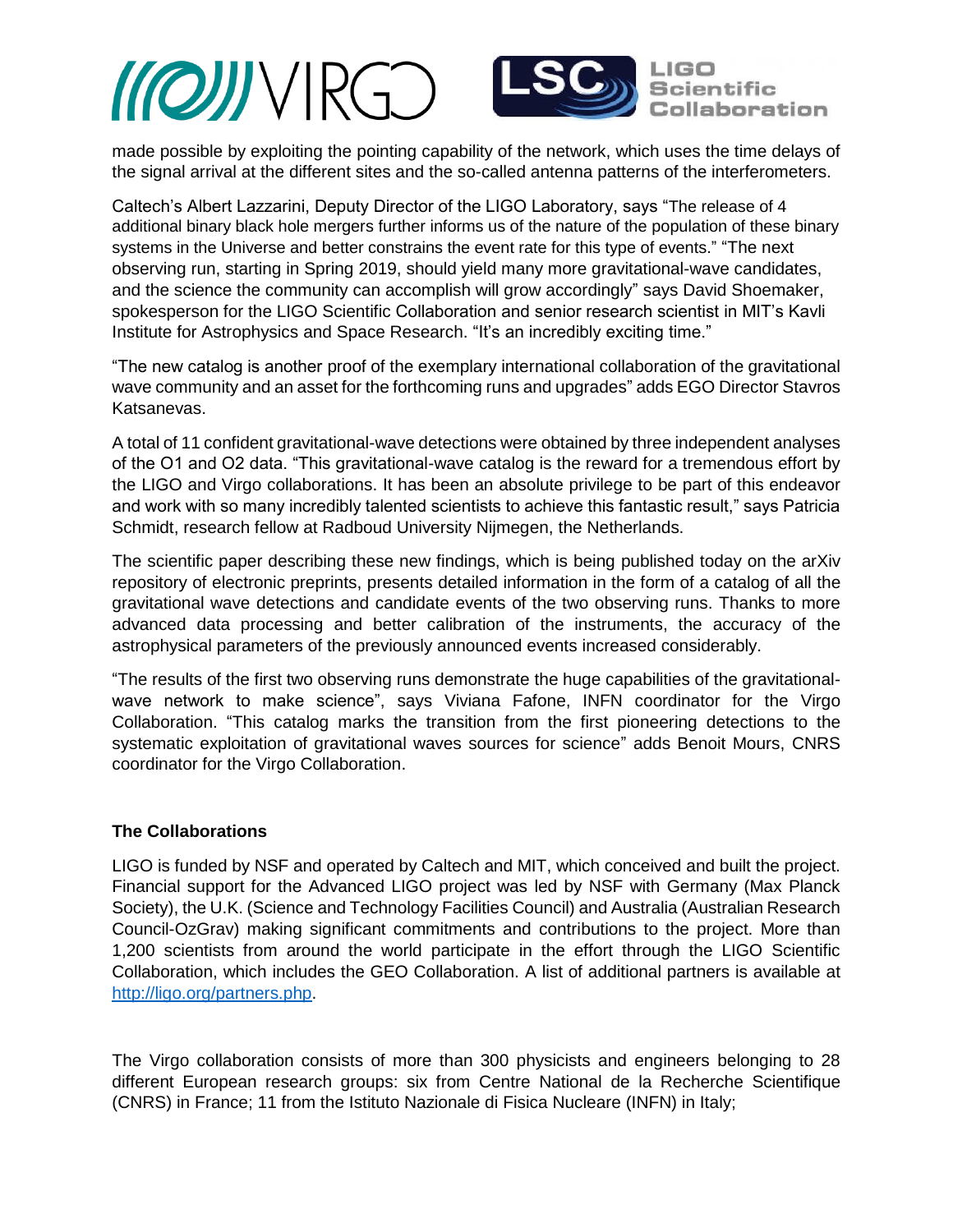*MOJJVIRGO* 



two in the Netherlands with Nikhef; the MTA Wigner RCP in Hungary; the POLGRAW group in Poland; Spain with IFAE and the Universities of Valencia and Barcelona; two in Belgium with the Universities of Liege and Louvain; Jena University in Germany; and the European Gravitational Observatory, EGO, the laboratory hosting the Virgo detector near Pisa in Italy, funded by CNRS, INFN, and Nikhef. A list of the Virgo Collaboration can be found at [http://public.virgo-gw.eu/the](http://public.virgo-gw.eu/the-virgo-collaboration/)[virgo-collaboration/.](http://public.virgo-gw.eu/the-virgo-collaboration/) More information is available on the Virgo website at [www.virgo-gw.eu.](http://www.virgo-gw.eu/)

## **Related links**

The LIGO Scientific Collaboration and the Virgo Collaboration, "*[GWTC-1: A Gravitational-Wave](https://tds.virgo-gw.eu/?call_file=VIR-0863A-18_GWTC1AGravitationalWaveTransie.pdf)  Transient Catalog of [Compact Binary Mergers Observed by LIGO and Virgo](https://tds.virgo-gw.eu/?call_file=VIR-0863A-18_GWTC1AGravitationalWaveTransie.pdf) during the First and [Second Observing Runs](https://tds.virgo-gw.eu/?call_file=VIR-0863A-18_GWTC1AGravitationalWaveTransie.pdf)*"

The LIGO Scientific Collaboration and the Virgo Collaboration, "*[Binary Black Hole Population](https://tds.virgo-gw.eu/?call_file=VIR-0864A-18_BinaryBlackHolePopulationPrope.pdf)  [Properties Inferred from the First and Second Observing Runs of Advanced LIGO and](https://tds.virgo-gw.eu/?call_file=VIR-0864A-18_BinaryBlackHolePopulationPrope.pdf)  [Advanced Virgo](https://tds.virgo-gw.eu/?call_file=VIR-0864A-18_BinaryBlackHolePopulationPrope.pdf)*"

### **Media Contacts**

Valerio Boschi Virgo-EGO Communication Office valerio.boschi@ego-gw.it; +39 050 752 463

Antonella Varaschin INFN Communications Office [antonella.varaschin@presid.infn.it](mailto:antonella.varaschin@presid.infn.it) ; +39 06 68400360

Julien Guillaume CNRS Press Office [julien.guillaume@cnrs.fr;](mailto:julien.guillaume@cnrs.fr) + 33 1 44 96 46 35

Kimberly Allen Director of Media Relations and Deputy Director, MIT News Office [allenkc@mit.edu;](mailto:allenkc@mit.edu) +1 617-253-2702

Whitney Clavin Senior Content and Media Strategist Caltech Communications [wclavin@caltech.edu;](mailto:wclavin@caltech.edu) +1 626-395-1856

John Toon Institute Research and Economic Development Communications Georgia Institute of Technology john.toon@comm.gatech.edu; +1 404-894-6986